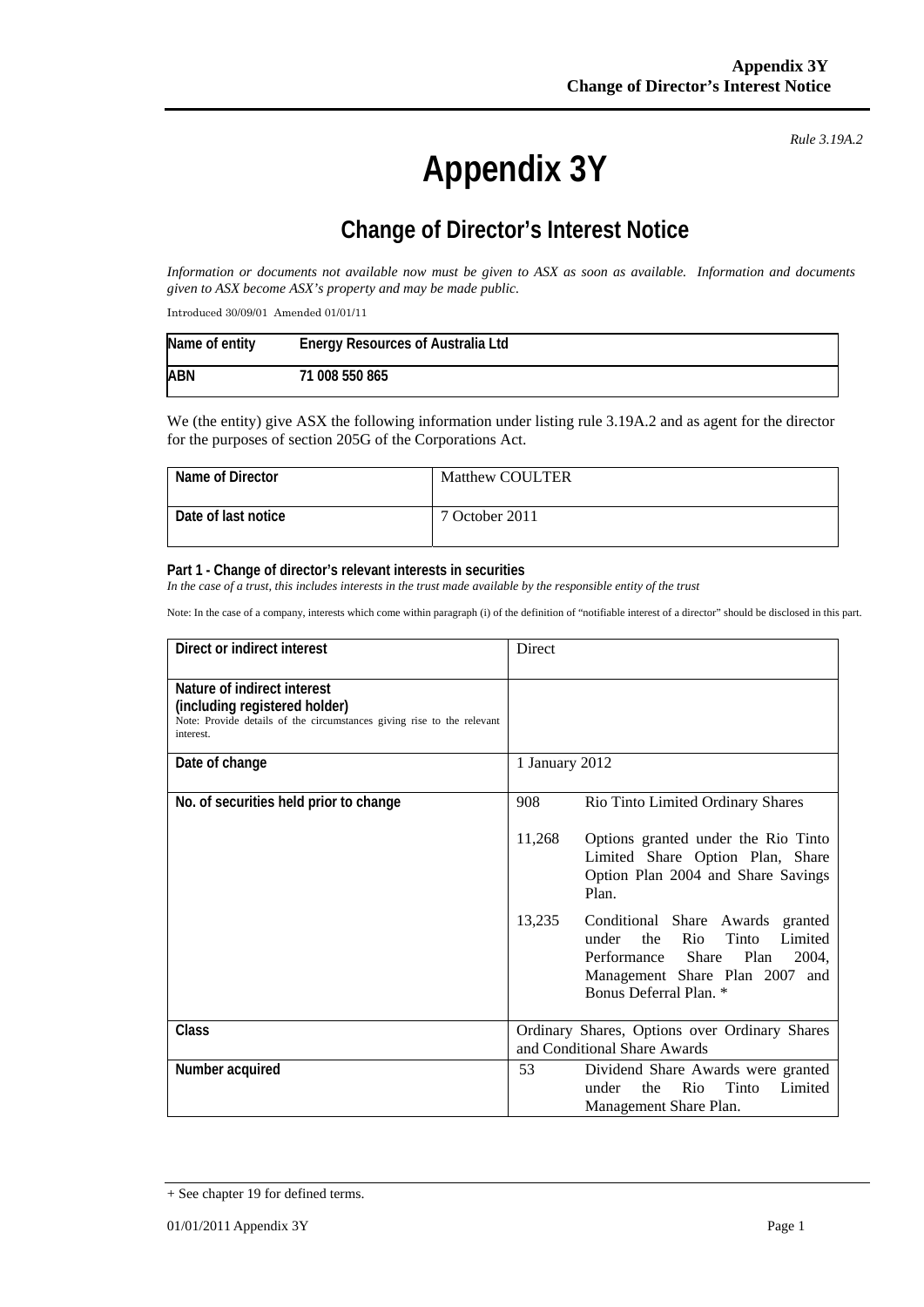| Number disposed                                                                                                                                                         | Nil                                                                                                                                                                                           |
|-------------------------------------------------------------------------------------------------------------------------------------------------------------------------|-----------------------------------------------------------------------------------------------------------------------------------------------------------------------------------------------|
| Value/Consideration<br>Note: If consideration is non-cash, provide details and estimated<br>valuation                                                                   | See "Nature of Change" below.                                                                                                                                                                 |
| No. of securities held after change                                                                                                                                     | 908<br>Rio Tinto Limited Ordinary Shares                                                                                                                                                      |
|                                                                                                                                                                         | 11,268<br>Options granted under the Rio Tinto<br>Limited Share Option Plan, Share<br>Option Plan 2004 and Share Savings<br>Plan.                                                              |
|                                                                                                                                                                         | 13,288<br>Conditional Share Awards<br>granted<br>Tinto<br>the Rio<br>Limited<br>under<br>Performance<br>Share<br>Plan<br>2004,<br>Management Share Plan 2007<br>and<br>Bonus Deferral Plan. * |
| Nature of change<br>Example: on-market trade, off-market trade, exercise of options, issue of<br>securities under dividend reinvestment plan, participation in buy-back | 53<br>Dividend Share Awards were granted on<br>1 January 2012 at no cost in accordance<br>with the rules of the Rio Tinto Limited<br>Management Share Plan.                                   |

\* In addition, in accordance with the rules of the Bonus Deferral Plan and Management Share Plan, upon vesting Mr Coulter may receive additional Rio Tinto Limited ordinary shares in lieu of dividends that would have been paid to him in the period from grant on the base number of shares the subject of the Conditional Share Award that vest.

## **Part 2 – Change of director's interests in contracts**

Note: In the case of a company, interests which come within paragraph (ii) of the definition of "notifiable interest of a director" should be disclosed in this part.

| Detail of contract                                                                                                                                                          | N/A |
|-----------------------------------------------------------------------------------------------------------------------------------------------------------------------------|-----|
| Nature of interest                                                                                                                                                          | N/A |
| Name of registered holder<br>(if issued securities)                                                                                                                         | N/A |
| Date of change                                                                                                                                                              | N/A |
| No. and class of securities to which interest<br>related prior to change<br>Note: Details are only required for a contract in relation to which the<br>interest has changed | N/A |
| Interest acquired                                                                                                                                                           | N/A |

<sup>+</sup> See chapter 19 for defined terms.